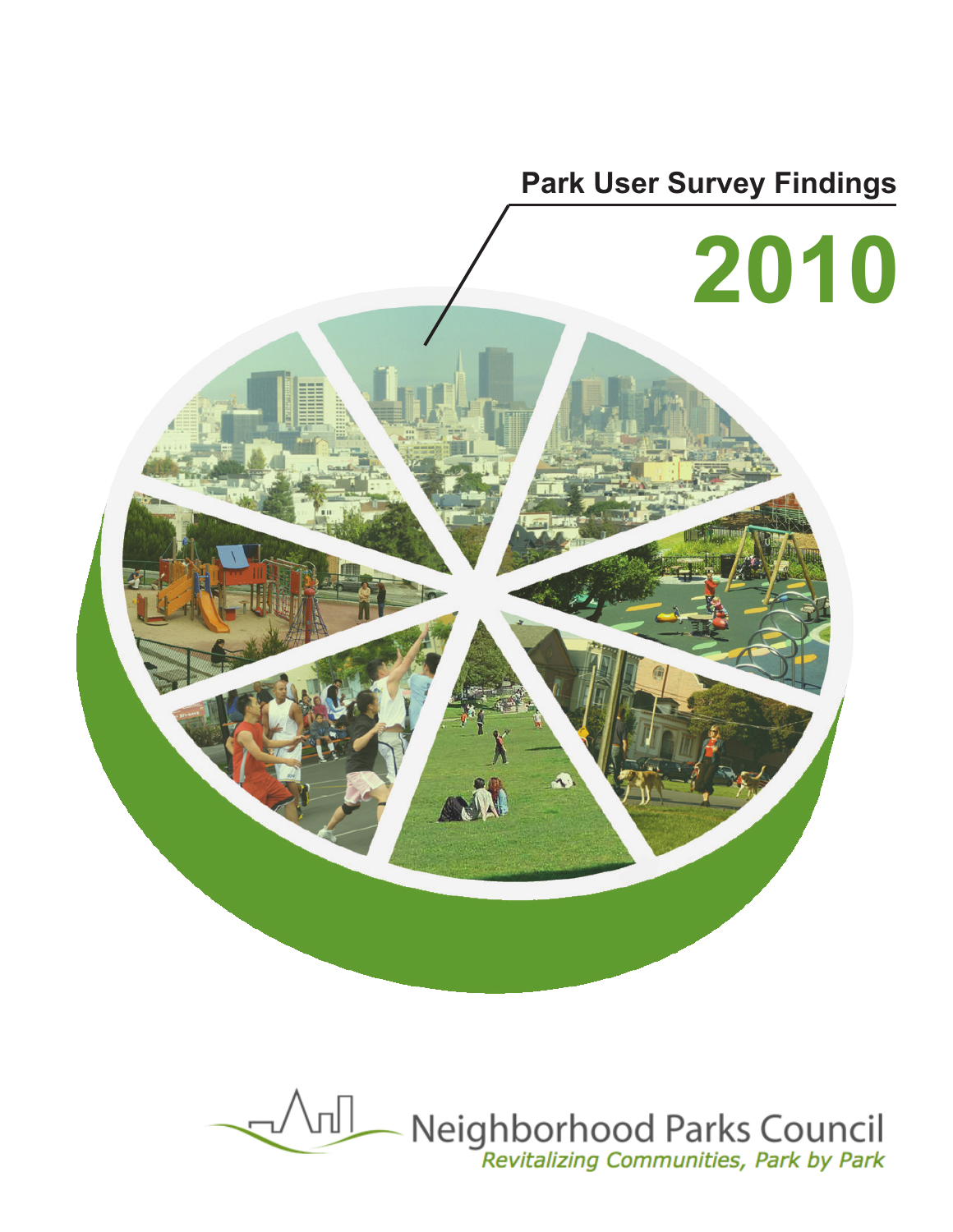# **TABLE OF CONTENTS**

| Introduction from Neighborhood Parks Council Meredith Thomas, Executive Director2 |  |
|-----------------------------------------------------------------------------------|--|
| Letter from the Recreation and Park Department Phil Ginsburg, General Manager3    |  |
|                                                                                   |  |
|                                                                                   |  |
|                                                                                   |  |
|                                                                                   |  |
|                                                                                   |  |
|                                                                                   |  |
|                                                                                   |  |
|                                                                                   |  |
|                                                                                   |  |
|                                                                                   |  |
|                                                                                   |  |
|                                                                                   |  |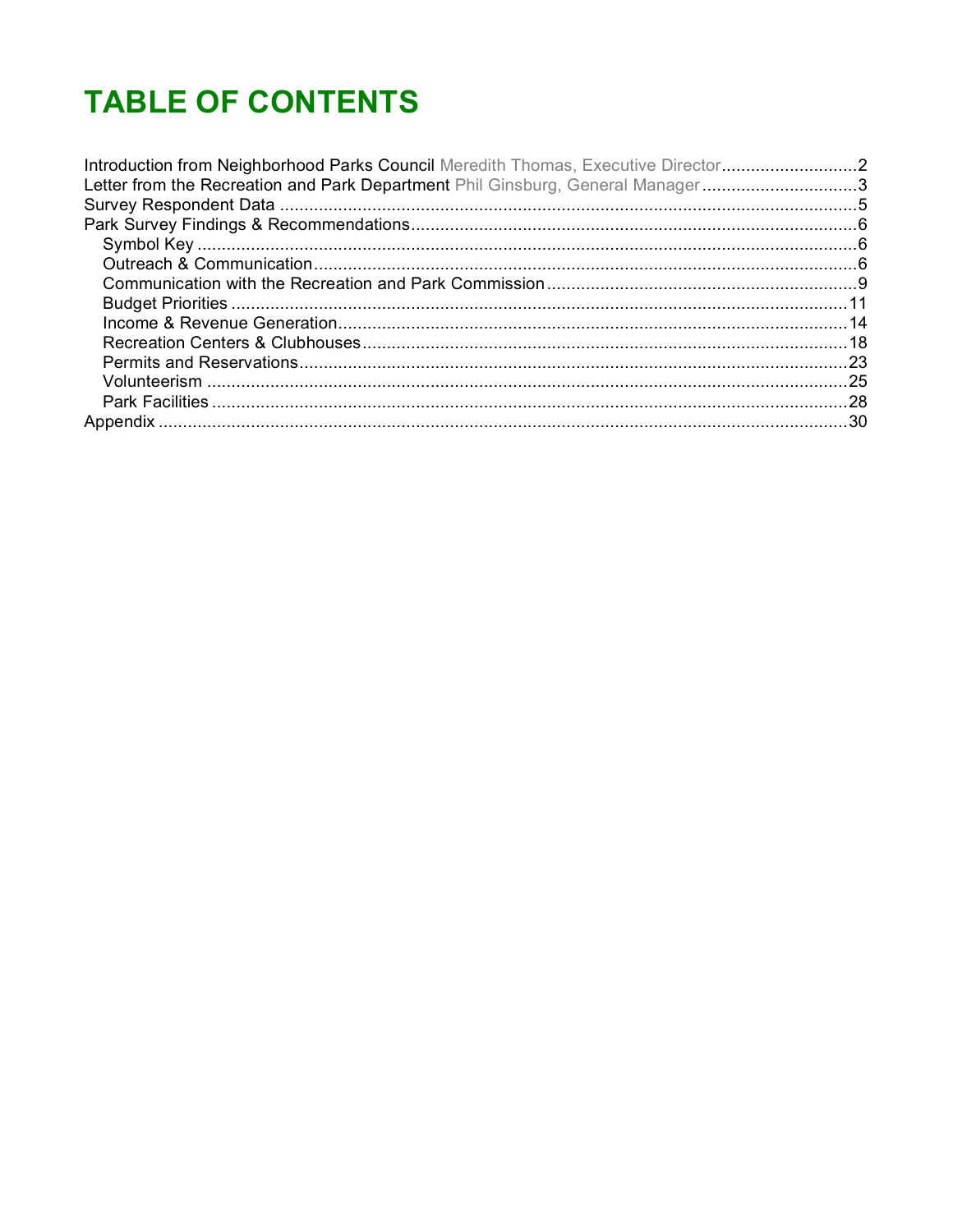#### **NPC RECOMMENDATIONS: COMMISSION COMMUNICATIONS**

- Create greater clarity and process around public correspondence with the Commission that answers questions like "Are the Commissioners required to read what comes to them?"
- Use the updated RPD website to educate the general public and park users on how to communicate with the Commission using the recommendations presented in the previous section, including: posting information in the parks, utilizing RPD e-news and partners and having a clear and simple location on the RPD website that explains how to speak with the Commission (at meetings, via email, postal mail and phone).
- RPD Commission should help the public understand how to track their issues so that fewer people feel that nothing happened.
- Allow for greater dialogue with the Recreation and Park Commission via Town Halls and park user workshops.
- NPC supports the upcoming shift back to Commission committees for Operations, Capital and the Zoo. These committees will meet monthly outside of a full Commission meeting and provide more interaction between the Commission and park users as long as park users know to attend.
- NPC is interested in the small number of respondents who indicated that they do interact with the RPD Commission and seeks to understand better through future research.
- NPC will support understanding how to interact with the RPD Commission by also posting FAQs and contact information on the NPC website

#### **RPD RESPONSE: COMMISSION COMMUNICATIONS**

Both the Commission and the Department hope for the commission process to be accessible to everyone. Based on the responses, however, it seems that a small minority of park users are communicating with the Commission. In an effort to expand the ability for users to interact with the Commission, the Commission has moved to a committee structure, which should allow for more community input, and has launched quarterly town hall meetings with NPC.

The Commission also hopes to use technology to increase its accessibility. Examples of planned improvements are adding a FAQ page to the website, and improving e-mail communication. This will be done by responding to all emails, grouping emails by subject, and having responses that will include status, timeline, and critical decision points regarding the subject. All responses should also include the fact that all emails are forwarded to the commission, so that writers can be assured that their emails are landing in the right hands.

# *Budget Priorities*

#### **FUNDING PRIORITIES – AREAS TO FUND**



Question 12: Generally, what are your top three priorities for our parks that you believe RPD should be sure to fund? Open-ended question. 643 respondents / 1,849 responses

Respondents were asked to list three priorities for park funding. They were not given any set options and produced 1,849 different responses and several themes emerged.

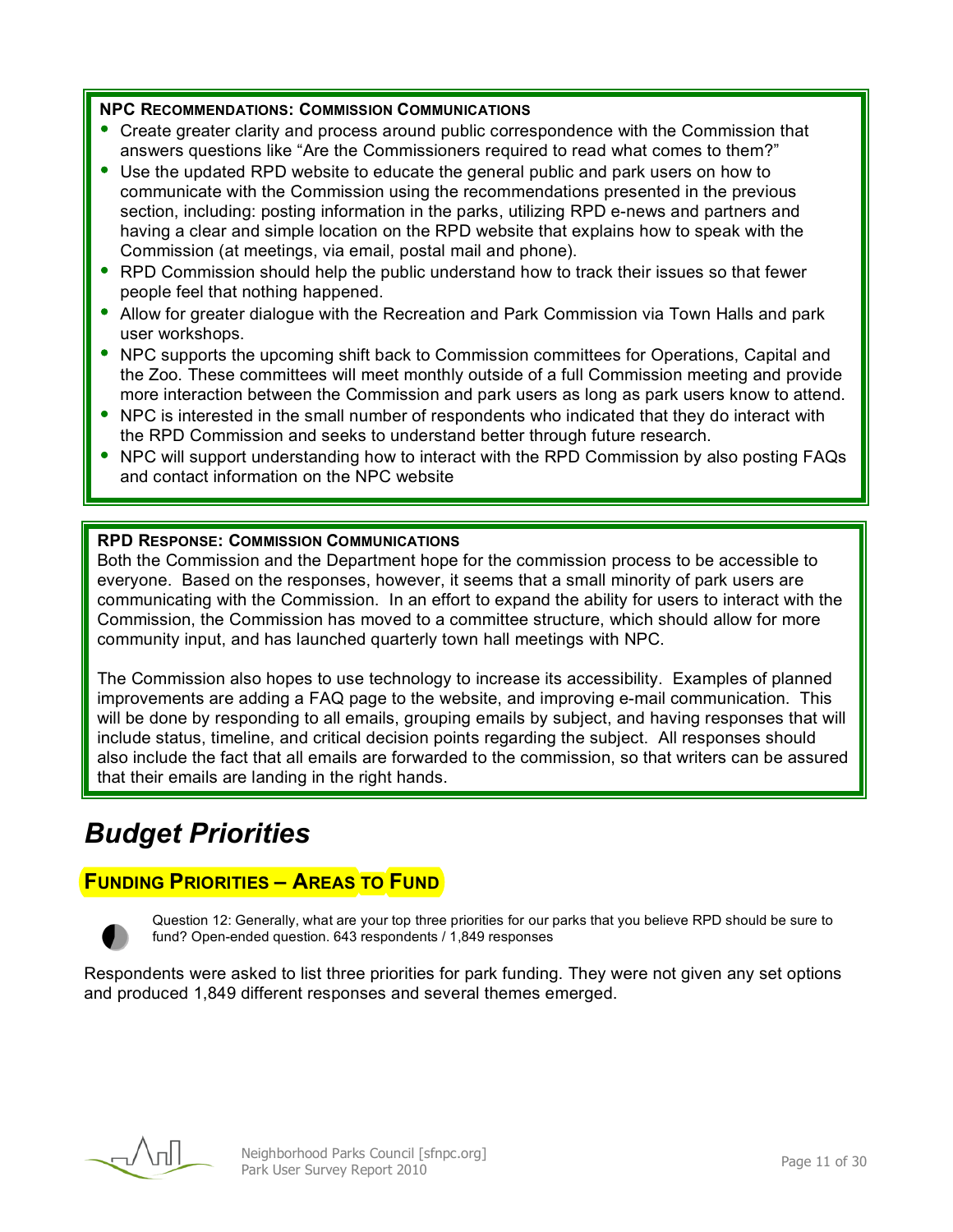#### The following chart shows the top 4 ranked priorities from the respondents:

| <b>Rank</b> | <b>Funding Priority</b>                        | Response (of 643) |
|-------------|------------------------------------------------|-------------------|
|             | <b>General Park Maintenance</b>                | 57.1%             |
|             | More and better maintained athletic facilities | 28.3%             |
| 3           | Recreational activities and programs           | 21.5%             |
|             | Safety                                         | 20.4%             |

Fifty-seven percent (57.1%) of the 643 respondents listed *general park maintenance* as one of their top priorities. The high percentage for this priority may be due to its being an umbrella category that could encompass other priorities, such as gardening and custodial staff. Other top answers include *sustainability/green initiatives* (18.8%), *gardeners*/*tree staff* (18.2%) and *recreation staff* (17.1%).

### **FUNDING PRIORITIES – SUGGESTED CUTS**



Question 13: Generally, what three types of expenses would you cut from the Rec. and Park Budget in order to fund your top three choices if needed? Open-ended question. 410 respondents / 910 responses

Respondents were asked to list three types of expenses they would cut. They were not given any set options and produced 910 different responses. Several themes emerged. Nearly half of the 410 respondents (48.5%) wrote about *high salaries and overtime pay*. The next two favored answers were *new parks and construction projects* (35.4%) and funding *regional attractions* (18.3%). Other frequent suggestions included the *reduction of miscellaneous costs* and any *wasteful spending* (17.1%), *golf expenses* (16.6%) and the *reduction of hours in underused facilities* (14.6%).

16.8% of respondents offered a suggestion that was put into the *Other* category. This category included statements that were incomplete or unclear as well as some ideas that didn't fit with any of the above themes such as "Keeping [parks] wild," having "Less policy," and getting free labor from volunteers.

## **BUDGET CUTS – HOW PARKS AND PARK USERS HAVE BEEN AFFECTED**



Question 14: What should RPD and your elected officials know about how the RPD budget affects you or your park? Open-ended question. 343 respondents

When asked to fill in what RPD and their elected officials should know about how the RPD budget affects them or their parks, respondents provided detailed answers stressing the importance of a healthy park system. The following are major themes that arose:

- All respondents feel that parks are extremely important for residents' quality of life. A number of respondents noted that the parks in San Francisco are the reason families stay and why people retain their mental/emotional/physical health.
- Most respondents noted negative trends with budget cuts including decreased maintenance, fewer programming options for the community, and reduced safety. Many respondents noted that they were less likely to use their park if it is not well maintained.
- Some respondents felt frustrated by the budget choices and want greater community input and more transparency. Some want to volunteer to help but either they do not know how to do so, or feel that RPD does not include volunteers enough.

"Effective recreation programs have a tremendous impact on public safety. Engaged kids are less likely to hang out and get into trouble. Landscaping and trash pickup also help to maintain a perception of safety and community-building." *Respondent 1177*

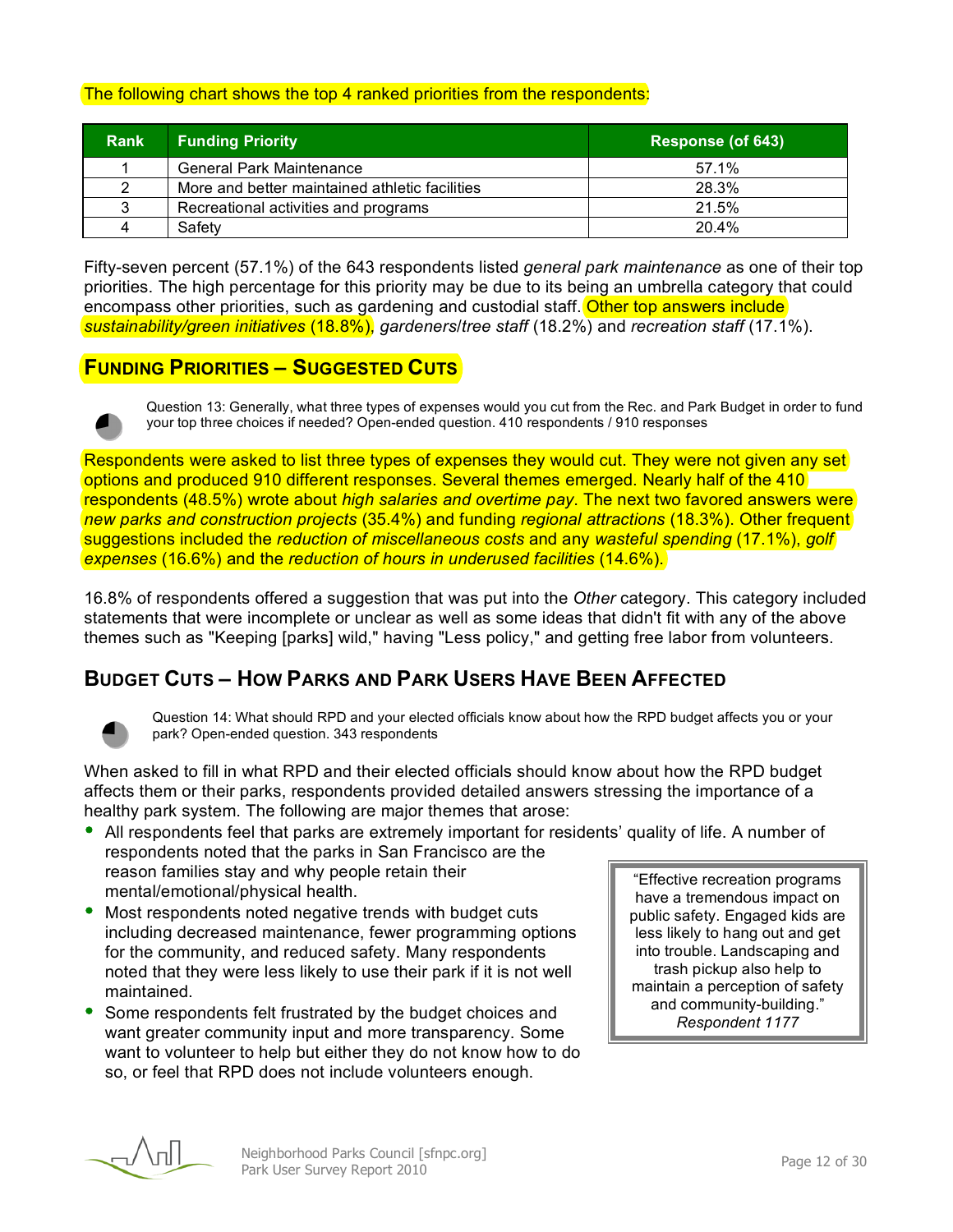| [Q10: How well does the Commission listen and respond to concerns and ideas from the public? | Not accurate | Somewhat<br>accurate | Accurate   | Verv<br>accurate | <b>Total</b> |
|----------------------------------------------------------------------------------------------|--------------|----------------------|------------|------------------|--------------|
| The Commission took my concerns seriously.                                                   | 64 (34.2%)   | 56 (29.9%)           | 45 (24.1%) | 22 (11.8%)       | 187 (100%)   |
| Some progress was made on my issue.                                                          | 72 (39.3%)   | 51 (27.9%)           | 42 (23.0%) | 18 (9.8%)        | 183 (100%)   |
| Nothing happened.                                                                            | 83 (59.7%)   | 29 (20.9%)           | 16 (11.5%) | 11 (7.9%)        | 139 (100%)   |
| I am not sure what happened.                                                                 | 67 (49.6%)   | 34 (25.2%)           | 18 (13.3%) | 16 (11.9%)       | 135 (100%)   |
| I am not sure how to find out.                                                               | 65 (51.2%)   | 27 (21.3%)           | 21 (16.5%) | 14 (11.0)        | 127 (100%)   |

| Q11: Have you ever invited a Commissioner to attend a meeting or activity where s/he might learn<br>about an important issue? | # (% of respondents) |
|-------------------------------------------------------------------------------------------------------------------------------|----------------------|
| Yes                                                                                                                           | 64 (32.8%)           |
| <b>INo</b>                                                                                                                    | 131 (67.2%)          |
| Total Respondents                                                                                                             | 195                  |

| Q11a: If yes, what was the response? The Commissioner | # (% of respondents) |
|-------------------------------------------------------|----------------------|
| Did not respond to the invitation                     | 11 (17.2%)           |
| Responded but was unable to come                      | 15 (23.4%)           |
| Attended                                              | 33 (51.6%)           |
| Listened, showed interest                             | 30 (46.9%)           |
| Carried our concerns to the Commission                | 13 (20.3%)           |
| Got something done for us                             | 13 (20.3%)           |
| Nothing happened.                                     | 13 (20.3%)           |

Multiple response question with 64 respondents giving 128 responses

| Q12: Generally, what are your top three priorities for our parks that you believe RPD should be sure |                      |
|------------------------------------------------------------------------------------------------------|----------------------|
| to fund?                                                                                             | # (% of respondents) |
| Park safety                                                                                          | 131 (20.4%)          |
| Access for disabled and disadvantaged and general public                                             | 48 (7.5%)            |
| Pool maintenance and staffing                                                                        | 60 (9.3%)            |
| More and better maintained athletic fields, courts, and facilities                                   | 182 (28.3%)          |
| Maintain, renovate and build children's playgrounds                                                  | 60 (9.3%)            |
| Recreational activities/programs                                                                     | 138 (21.5%)          |
| Dog areas                                                                                            | 37 (5.8%)            |
| Park cleanliness                                                                                     | 67 (10.4%)           |
| General park maintenance                                                                             | 367 (57.1%)          |
| Adding more park space                                                                               | 55 (8.6%)            |
| Open space maintenance, acquisition and development (green space, plazas, etc.)                      | 52 (8.1%)            |
| Gardeners, tree experts, park designers, horticulturalists, custodians                               | 117 (18.2%)          |
| Sustainability (efficient infrastructure, habitat restoration, conservation)                         | <u>121 (18.8%)</u>   |
| Clean and accessible public bathrooms                                                                | 35 (5.4%)            |
| Capital projects to create, develop, improve and maintain parks                                      | 35 (5.4%)            |
| Recreation staff                                                                                     | 110 (17.1%)          |
| Waive or lower fees for low-income users                                                             | 16 (2.5%)            |
| Events to encourage people to use parks while promoting stewardship                                  | 20 (3.1%)            |
| Regional parks, facilities and activities (e.g. GGP, Botanical Gardens, Zoo, Camp Mather, etc.)      | 71 (11.0%)           |
| My neighborhood park or playground                                                                   | 13 (2.0%)            |
| New facilities and facilities repair or upgrade                                                      | 42 (6.5%)            |
| Other                                                                                                | 72 (11.2%)           |

Multiple response question with 643 respondents giving 1,849 responses